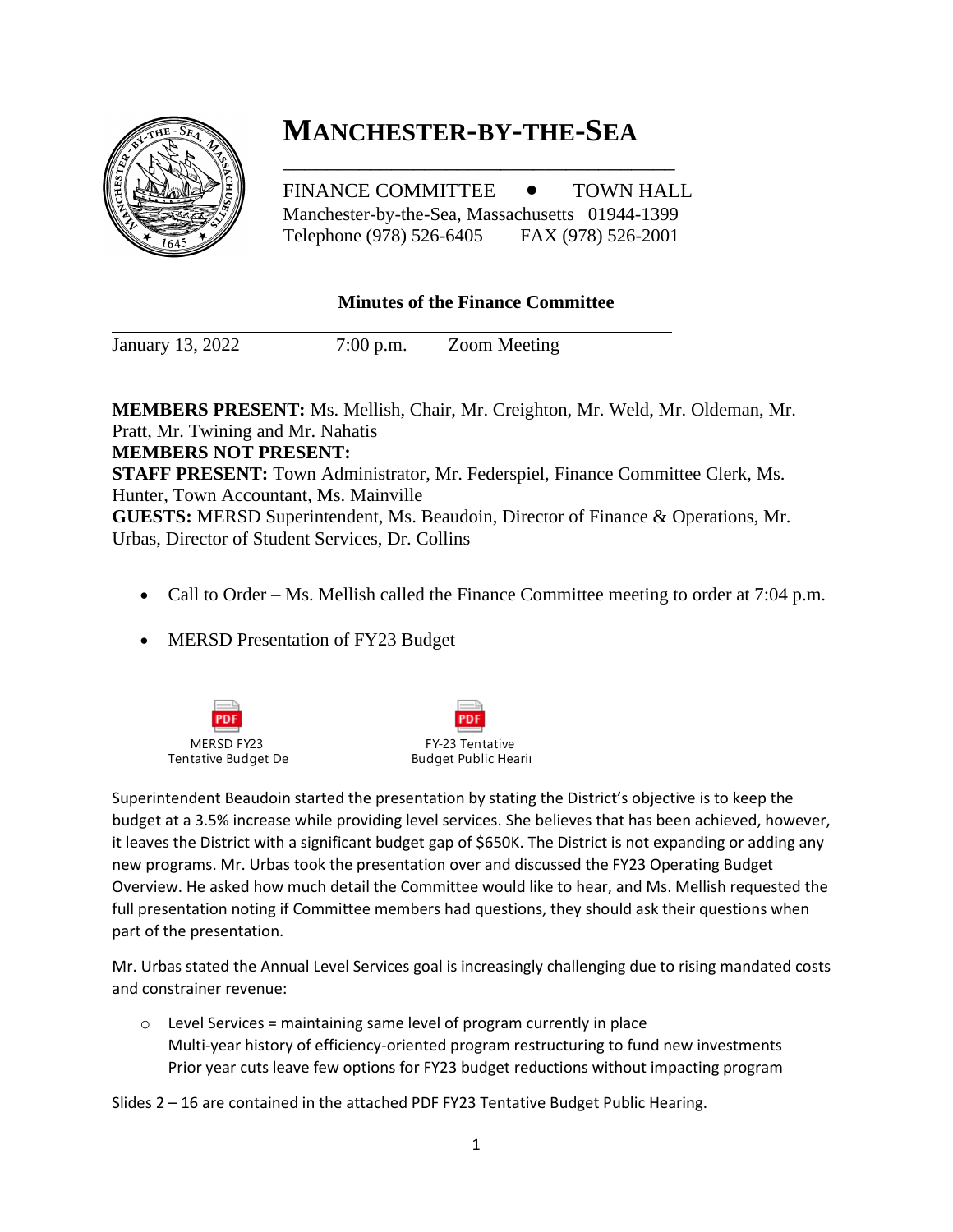Dr. Collins presented information on the development and of In-District programming and District savings resulting from the comprehensive in-house Special Education programs.

District programs and services provided are a continuum of Special Education

Inclusion and/or Tutorials for 147 Students

Specialized In-District Programs for 61 Students

Out-of-District Programs for 22 Students.

Comparative Cost Analysis: In-District Versus OOD

In-District Specialized Programs = Staff Salaries, Benefits (Minus In-District Tuition Revenue)

Out-of-District Programs = OOD Tuition, Transportation (Minus Circuit Breaker Funding)

OOD Net Cost minus In-District Net Cost = Savings from In-District Programs

Out-of-District Program FY23 Projections

| Complex LD or ASD                   |                   |             | 3 Students           | Cost Projection = $$60,166$    |
|-------------------------------------|-------------------|-------------|----------------------|--------------------------------|
| Mental/Behavioral Health Needs      |                   |             | 10 Students          | Cost Projection = $$841,820$   |
| <b>Severs Special Needs</b>         |                   |             | 12 Students          | Cost Projection = $$1,136,023$ |
| Savings by In-District Program FY22 |                   |             |                      |                                |
|                                     | SWING Grades K-12 | 14 Students | Savings = $$284,186$ |                                |
| SAIL                                | Grades K-12       | 22 Students | Savings = $$909,872$ |                                |
| <b>IRWL</b>                         | Grades 2-8+       | 22 Students | Savings = $$530,271$ |                                |
| <b>ACE</b>                          | Grades 4-5        | 3 Students  | Savings = $$33,097$  |                                |

Pre-K expansion has been very successful, and the current program is full. Superintendent Beaudoin believes the program could be expanded. Mr. Creighton asked for more specific information around the Pre-K program around tuition. Superintendent Beaudoin stated Pre-K is mandated for identified Special Ed students and the District runs a tuition-based program for peer pals. Following a presentation to the School Committee the program was expanded to include 11 students who would have covered the incremental costs of the program and there are now 17 students enrolled.

In addition to the current programs the District will start incurring costs for students ages 18-22 who are aging out of the District programs and will need to be carried for 4 additional years. The District does not currently have programming for this group of students but the costs for providing for 4 students aging out are included in the FY23 Budget.

Dr. Collins also prepared a slide comparing the MERSD to other District and local schools and costs experienced by those communities. Superintendent Beaudoin stated the value of the information presented is the total of expenditure spent by Districts and communities and MERSD does very well in this comparison. She noted the District can also get an unexpected addition to the Special Ed program and that can throw the budget off.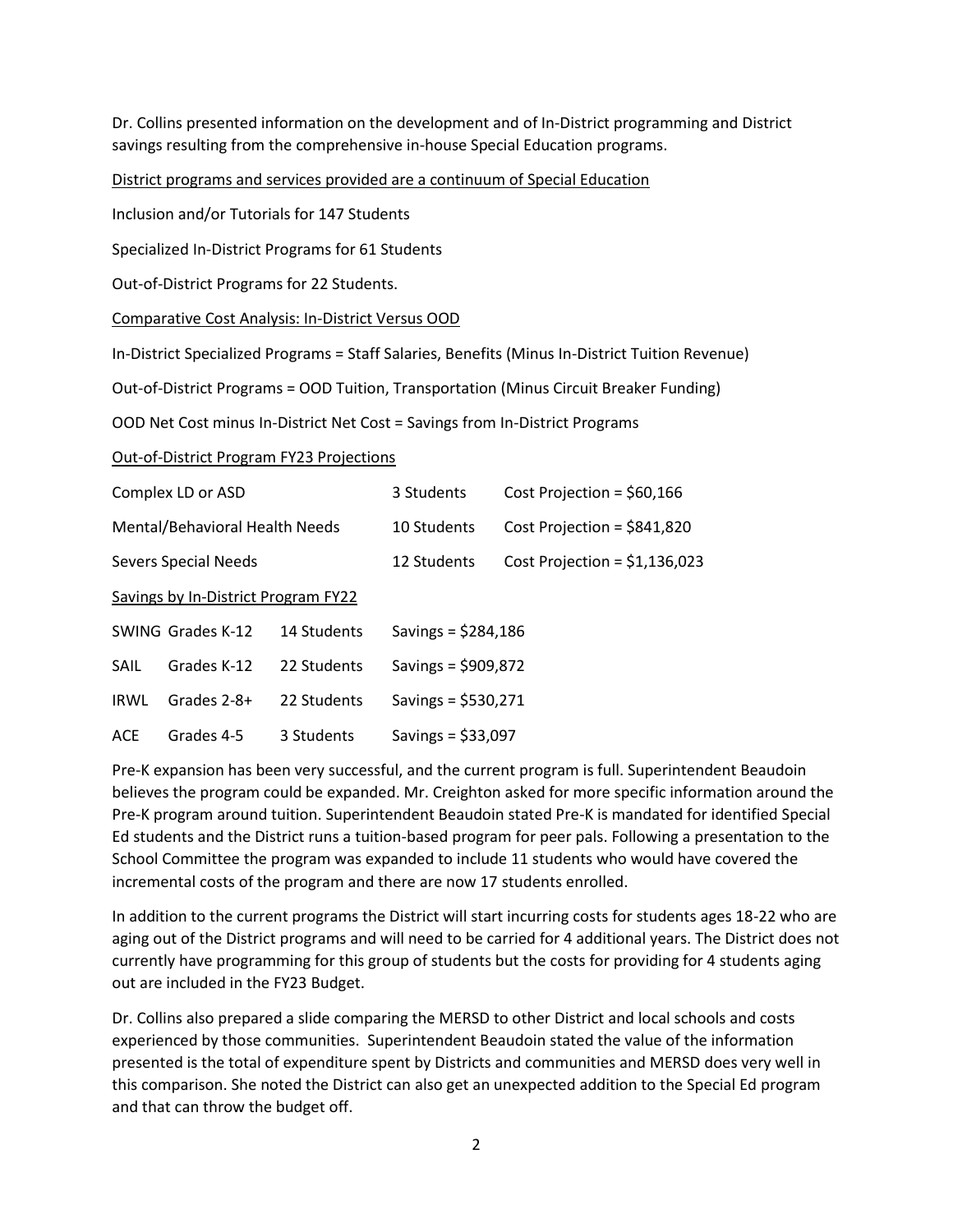## Committee Questions:

Mr. Pratt asked what were the topmost Cap x priorities for the District? Mr. Urbas indicated the slide on page 14 which delineates the Capital priorities stating the top two items would happen in FY23, Hyland Field and Back-up Boiler for a total of \$725K and possibly \$30K for security at EES.

Mr. Creighton asked about apportionment. Mr. Urbas outlined the apportionment formula based on Property Value, Student Enrollment and Town Population. At this time, it looks like Manchester will pay 2.67% of the increase for a total of \$416K and Essex will pay 5% for a total of \$432K.

Mr. Creighton asked what aspects of a budget developed 6 months ahead of implementation worry you. Superintendent Beaudoin stated overall we need a long-term plan we have not reduced services due to a lot of motion around COVID. Our budget is not sustainable and asked are we looking at reductions or an override? Many areas of growth cannot be controlled, and she is afraid of something unanticipated.

Mr. Twining asked if inflation was built into the Budget. Mr. Urbas replied not a market demand business, but it is a challenge for contracts, Health Insurance and OOD tuition and transportation.

Mr. Oldeman asked if Essex enrollment was growing faster than Manchester and Superintendent Beaudoin stated Essex enrollment was trending down at a slower rate than Manchester.

Ms. Mellish asked about an increase in student enrolled in the District due to the new Memorial School. Superintendent Beaudoin suggested waiting until post COVID to evaluate that. She continues to believe "if you build it, they will come".

Mr. Pratt asked about enrollment in private schools. Superintendent Beaudoin indicated there are 200 students from Manchester and Essex not taking advantage of the District and that has remained constant.

Mr. Pratt also asked what is included in Other Revenue. Mr. Urbas replied Chapter 70 (State funding) \$3M, Regional Transportation \$270K, athletic, bus and parking fees. Superintendent Beaudoin added there is room for increasing athletic and parking fees and the District is considering that increase and proposed a reset of fees and grow annually by the District's increase of 3.5%.

• Review General Government FY23 Operating Budget

Was postponed to another meeting.

**Review Minutes** 

Ms. Mellish has three sets of minutes she will review for the next meeting.

• Next Meeting Date & Subject

The next meeting is scheduled for January 20<sup>th</sup> with DPW, Director Mr. Dam and Engineer Mr. Desrosiers. The Fire Department is scheduled for February 10, 2022 when both Mr. Creighton and Mr. Twining are available. Mr. Oldeman asked again about the possibility of a third-party consultation around Fire Department staffing. Mr. Federspiel stated there are retired Fire Chiefs and firms available to discuss staffing with the Committee. Mr. Oldeman believes many Fire Chiefs drink from the same source and would like to discuss staffing with an independent source.